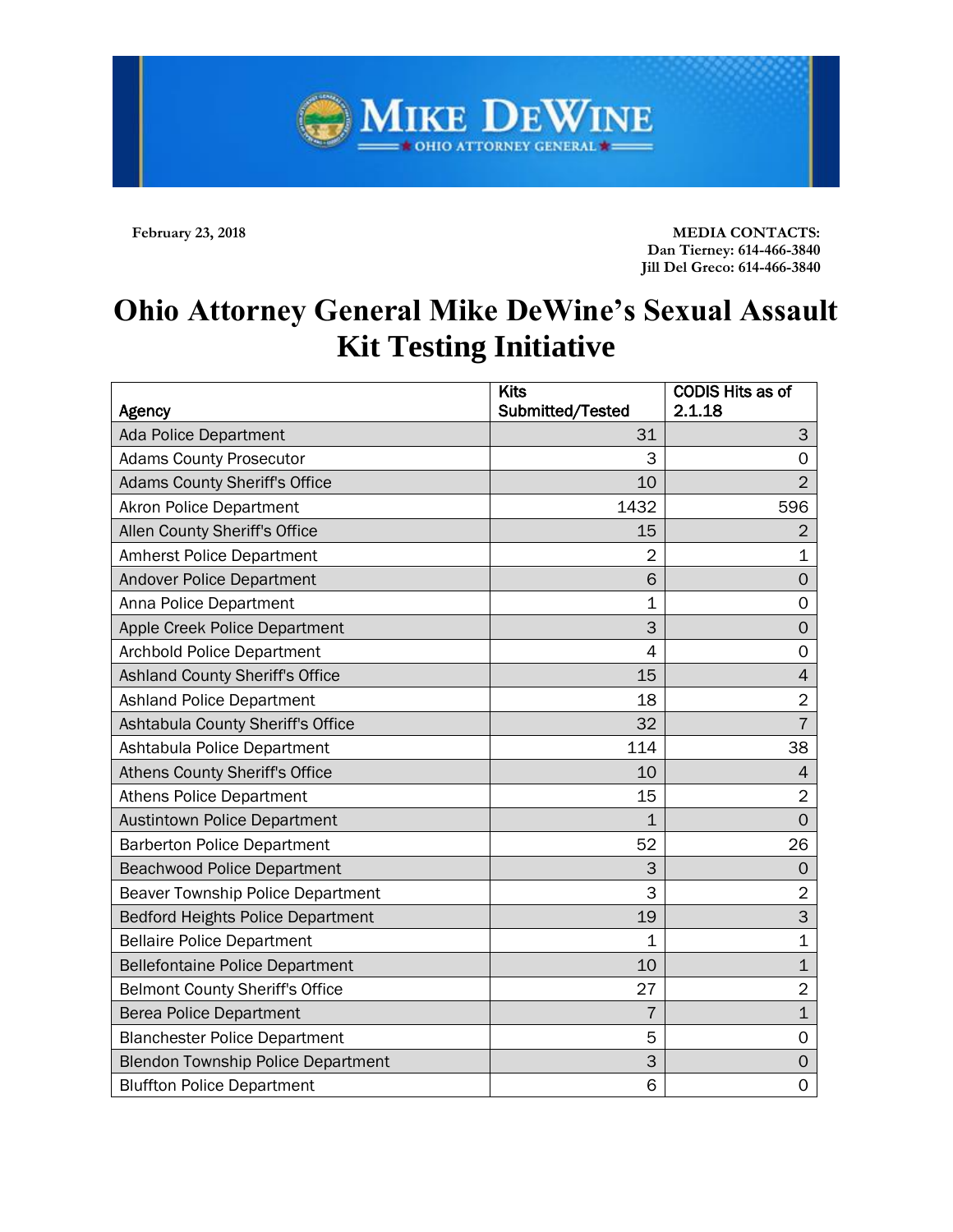| Boardman Police Department                       | 8              | $\mathbf 1$    |
|--------------------------------------------------|----------------|----------------|
| Boston Heights Police Department                 | $\overline{2}$ | 0              |
| <b>Bowling Green Police Department</b>           | 35             | 7              |
| Bowling Green State University Police Department | 11             | 0              |
| <b>Bridgeport Police Department</b>              | 18             | 3              |
| <b>Brook Park Police Department</b>              | 15             | 6              |
| Brooklyn Heights Police Department               | 3              | 0              |
| <b>Brooklyn Police Department</b>                | 1              | 0              |
| <b>Brown County Sheriff's Office</b>             | $\mathbf{1}$   | $\mathbf{1}$   |
| <b>Brunswick Police Department</b>               | 11             | $\overline{2}$ |
| <b>Bucyrus Police Department</b>                 | 77             | 18             |
| <b>Butler County Sheriff's Office</b>            | 35             | 9              |
| <b>Butler Township Police Department</b>         | 8              | 5              |
| Cambridge Police Department                      | 9              | 5              |
| <b>Canton Police Department</b>                  | 107            | 53             |
| <b>Cardington Police Department</b>              | 1              | 0              |
| <b>Carey Police Department</b>                   | 3              | $\overline{2}$ |
| <b>Carroll County Sheriff's Office</b>           | 1              | 0              |
| <b>Cedar Point Police Department</b>             | 5              | 0              |
| Central State University Police Department       | $\mathbf 1$    | 1              |
| <b>Chagrin Falls Police Department</b>           | $\overline{2}$ | $\mathbf 1$    |
| Cincinnati P. D./Criminal Investigations         | 338            | 134            |
| <b>Circleville Police Department</b>             | 6              | 1              |
| <b>Clermont County Sheriff's Office</b>          | $\overline{2}$ | 1              |
| Cleveland Heights P.D.                           | 27             | 6              |
| <b>Cleveland Metro Parks</b>                     | 3              | 0              |
| <b>Cleveland Police Department</b>               | 4418           | 2043           |
| Cleveland State University P.D.                  | 8              | 3              |
| <b>Clinton Township Police Department</b>        | 1              | $\mathbf{1}$   |
| <b>Coldwater Police Department</b>               | 2              | 1              |
| Columbiana County Prosecutor                     | $\overline{1}$ | $\mathbf 0$    |
| <b>Columbus Police Department</b>                | 482            | 140            |
| <b>Copley Township Police Department</b>         | $\mathbf{1}$   | 0              |
| Coshocton Co Sheriff's Office                    | 26             | 6              |
| <b>Crawford County Sheriff's Office</b>          | $\overline{2}$ | $\mathbf 1$    |
| <b>Crestline Police Department</b>               | 17             | 4              |
| Cuyahoga County Prosecutor                       | $\overline{2}$ | $\mathbf{1}$   |
| Cuyahoga County Sheriff's Office                 | 21             | 6              |
| Cuyahoga Falls Police Department                 | 62             | 22             |
| Cuyahoga Heights Police Department               | 1              | 0              |
| Defiance County Sheriff's Office                 | 3              | $\overline{2}$ |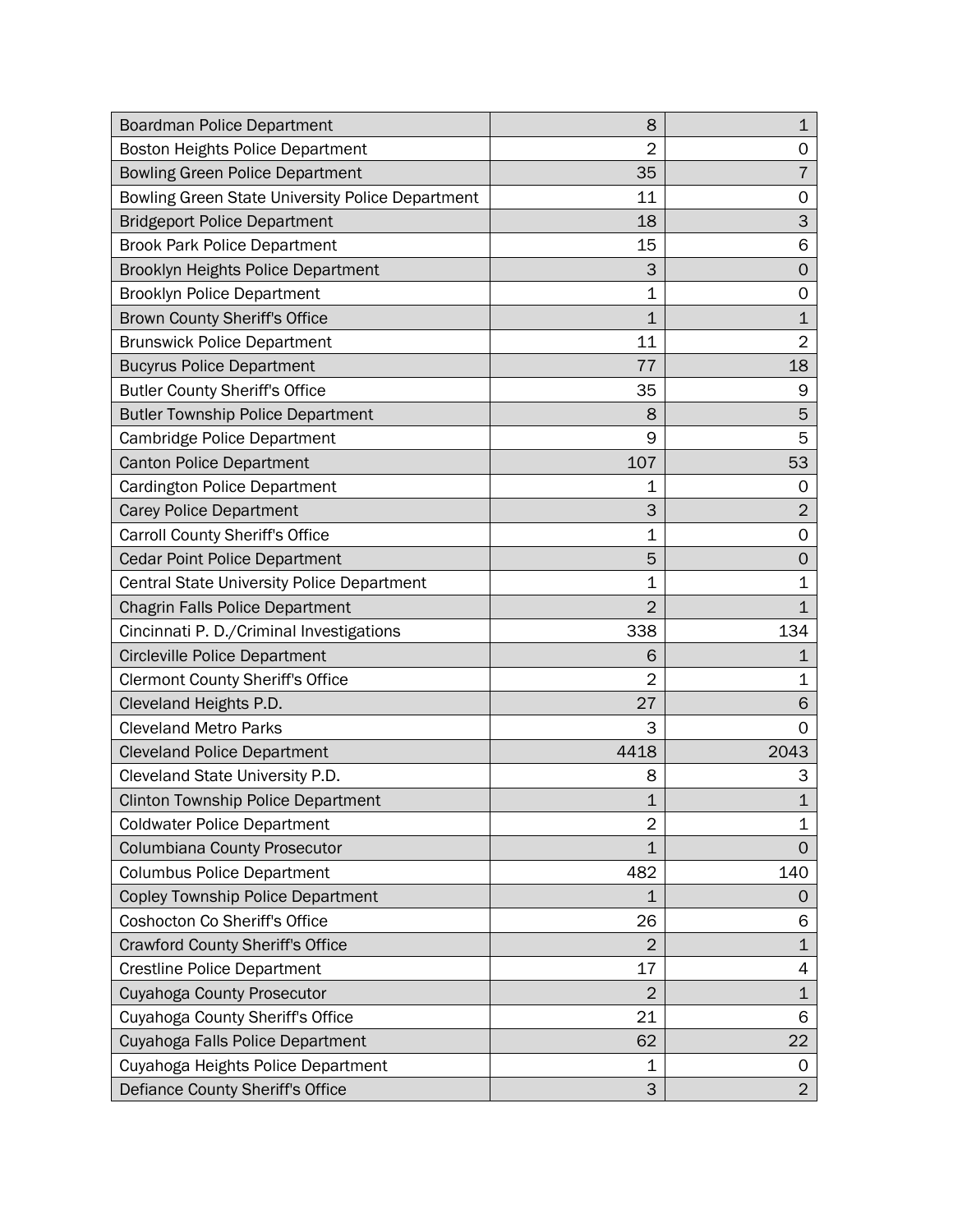| Defiance Police Department               | 7              | 1                   |
|------------------------------------------|----------------|---------------------|
| <b>Delaware County Sheriff's Office</b>  | 20             | 5                   |
| Delaware Police Department               | 56             | 13                  |
| Delhi Township Police Department         | 3              | 0                   |
| <b>Dennison Police Department</b>        | 4              | 1                   |
| Dover Police Department                  | 17             | 3                   |
| Doylestown Police Department             | $\overline{2}$ | 0                   |
| <b>Dublin Police Department</b>          | 11             | $\mathbf{1}$        |
| <b>East Cleveland Police Department</b>  | 175            | 93                  |
| <b>East Fork State Park</b>              | 1              | $\mathbf 0$         |
| <b>Edgerton Police Department</b>        | 1              | 0                   |
| <b>Elyria Police Department</b>          | 163            | 54                  |
| <b>Englewood Police Department</b>       | 1              | 0                   |
| Erie County Sheriff's Office             | 1              | O                   |
| <b>Euclid Police Department</b>          | 34             | 17                  |
| <b>Fairborn Police Department</b>        | 17             | 5                   |
| <b>Fairfield County Sheriff's Office</b> | 6              | 1                   |
| <b>Fairfield Police Department</b>       | $\overline{2}$ | 0                   |
| <b>Fairview Park Police Department</b>   | 4              | $\mathbf 1$         |
| Fayette County Sheriff's Office          | 9              | $\mathbf 0$         |
| Findlay P.D.                             | 24             | 8                   |
| <b>Forest Park Police Department</b>     | 3              | $\mathbf 0$         |
| <b>Forest Police Department</b>          | $\mathbf 1$    | 0                   |
| Fort Recovery Police Department          | 1              | 0                   |
| Fort Shawnee Police Department           | 4              | $\overline{2}$      |
| <b>Fostoria Police Department</b>        | 13             | 3                   |
| Franklin County Sheriff's Office         | 95             | 23                  |
| Fredericktown Police Department          | 4              | $\overline{2}$      |
| <b>Fremont Police Department</b>         | 14             | 3                   |
| Gahanna Police Department                | $\overline{2}$ | 0                   |
| <b>Galion Police Department</b>          | 6              | $\mathbf 1$         |
| <b>Gallia County Sheriff's Office</b>    | 7              | $\overline{2}$      |
| <b>Gallipolis Police Department</b>      | $\overline{2}$ | 0                   |
| Garfield Heights Police Department       | 3              | $\overline{2}$      |
| Geauga County Sheriff's Office           | 11             | 3                   |
| Geneva Police Department                 | $\mathbf 1$    | $\mathsf{O}\xspace$ |
| Geneva-On-The-Lake P.D.                  | $\mathbf 1$    | $\mathbf 1$         |
| <b>Girard Police Department</b>          | $\mathbf 1$    | 0                   |
| <b>Granville Police Department</b>       | 4              | 0                   |
| <b>Greenfield Police Department</b>      | 4              | 0                   |
| <b>Grove City Police Department</b>      | 12             | $\mathbf 1$         |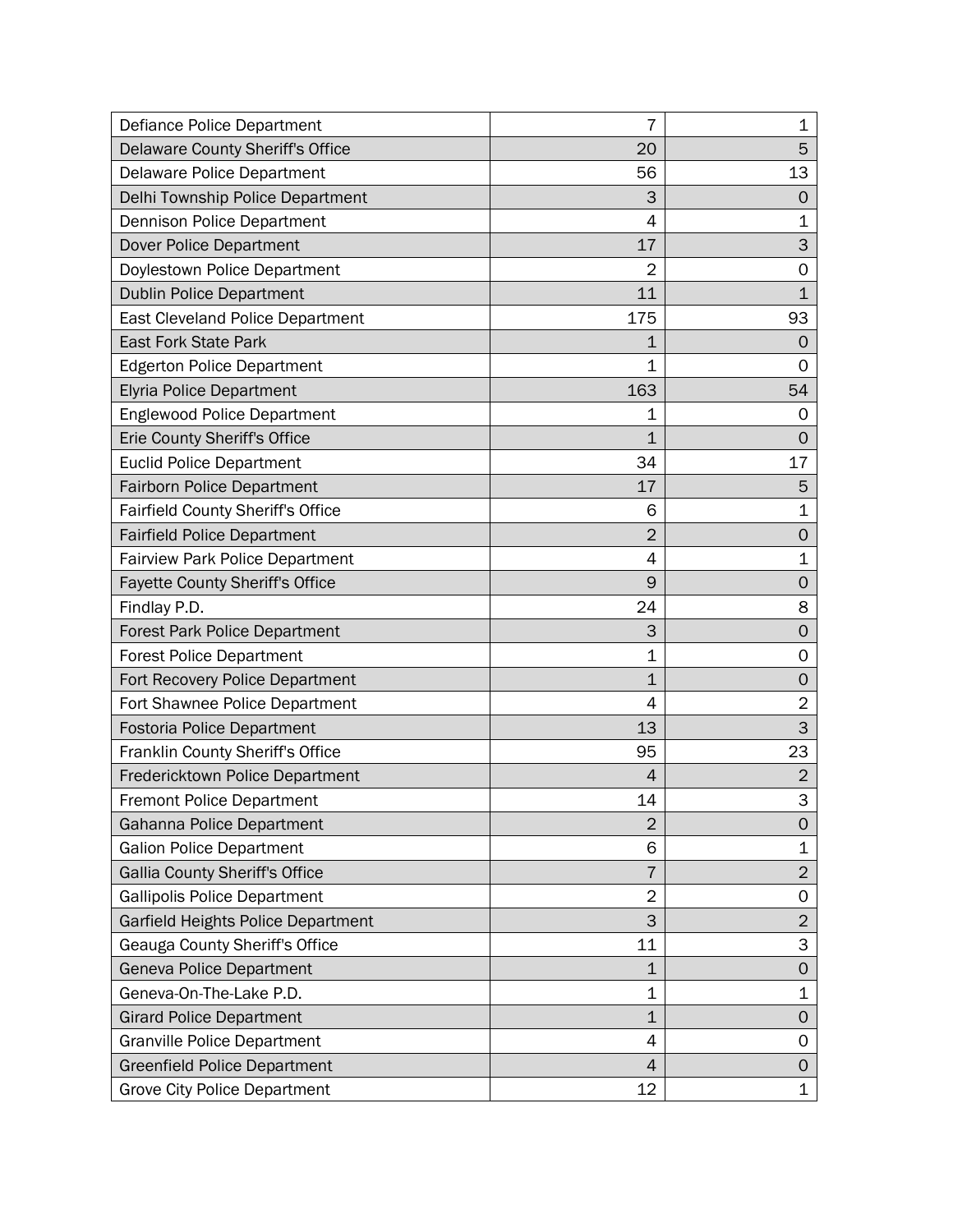| <b>Hamilton Police Department</b>      | 192            | 70             |
|----------------------------------------|----------------|----------------|
| Hamilton Township Police Department    | 4              | 0              |
| Hancock County Sheriff's Office        | 4              | 0              |
| <b>Harrison Police Department</b>      | $\overline{2}$ | 0              |
| <b>Heath Police Department</b>         | $\mathbf 1$    | $\mathbf 1$    |
| Henry County Sheriff's Office          | 11             | $\overline{2}$ |
| <b>Hicksville Police Department</b>    | 6              | $\overline{2}$ |
| <b>Hilliard Police Department</b>      | 7              | 0              |
| <b>Hocking County Sheriff's Office</b> | 29             | 6              |
| <b>Howland Twp Police Department</b>   | 3              | 1              |
| <b>Hubbard Police Department</b>       | 4              | 0              |
| Huron County Sheriff's Office          | 17             | $\mathbf 1$    |
| Ironton Police Department              | 19             | 3              |
| Jackson County Prosecutor              | 3              | 0              |
| Jackson County Sheriff's Office        | 10             | 0              |
| Kent Police Department                 | 62             | 6              |
| Kent State University P. D.            | 8              | 0              |
| Kenton Police Department               | 5              | 1              |
| Knox County Sheriff's Office           | 29             | $\overline{7}$ |
| Lake Township Police Department        | 5              | 0              |
| Lakewood Police Department             | 55             | 6              |
| Lancaster Police Department            | 58             | 14             |
| Lawrence County Sheriff's Office       | 24             | 6              |
| Lewisburg Police Department            | 3              | 1              |
| Licking County Sheriff's Office        | 6              | 0              |
| Lima Police Department                 | 70             | 26             |
| Logan County Sheriff's Office          | $\overline{4}$ | 0              |
| Lorain County Sheriff's Office         | 40             | 8              |
| Lorain Police Department               | 91             | 24             |
| Loudonville Police Department          | 5              | 2              |
| Lucas County Sheriff's Office          | 30             | 3              |
| Lyndhurst Police Department            | 1              | 0              |
| <b>Madison County Sheriff's Office</b> | $\overline{1}$ | 0              |
| Mahoning County Sheriff's Office       | 3              | 0              |
| <b>Mansfield Police Department</b>     | $\mathbf 1$    | 0              |
| Maple Heights Police Department        | 11             | 6              |
| Marietta College Police Department     | 4              | 0              |
| Marietta Police Department             | $\mathbf 1$    | $\mathbf{1}$   |
| Marion County Sheriff's Office         | 33             | 8              |
| <b>Marion Police Department</b>        | 88             | 24             |
| Marysville Police Department           | 11             | $\overline{2}$ |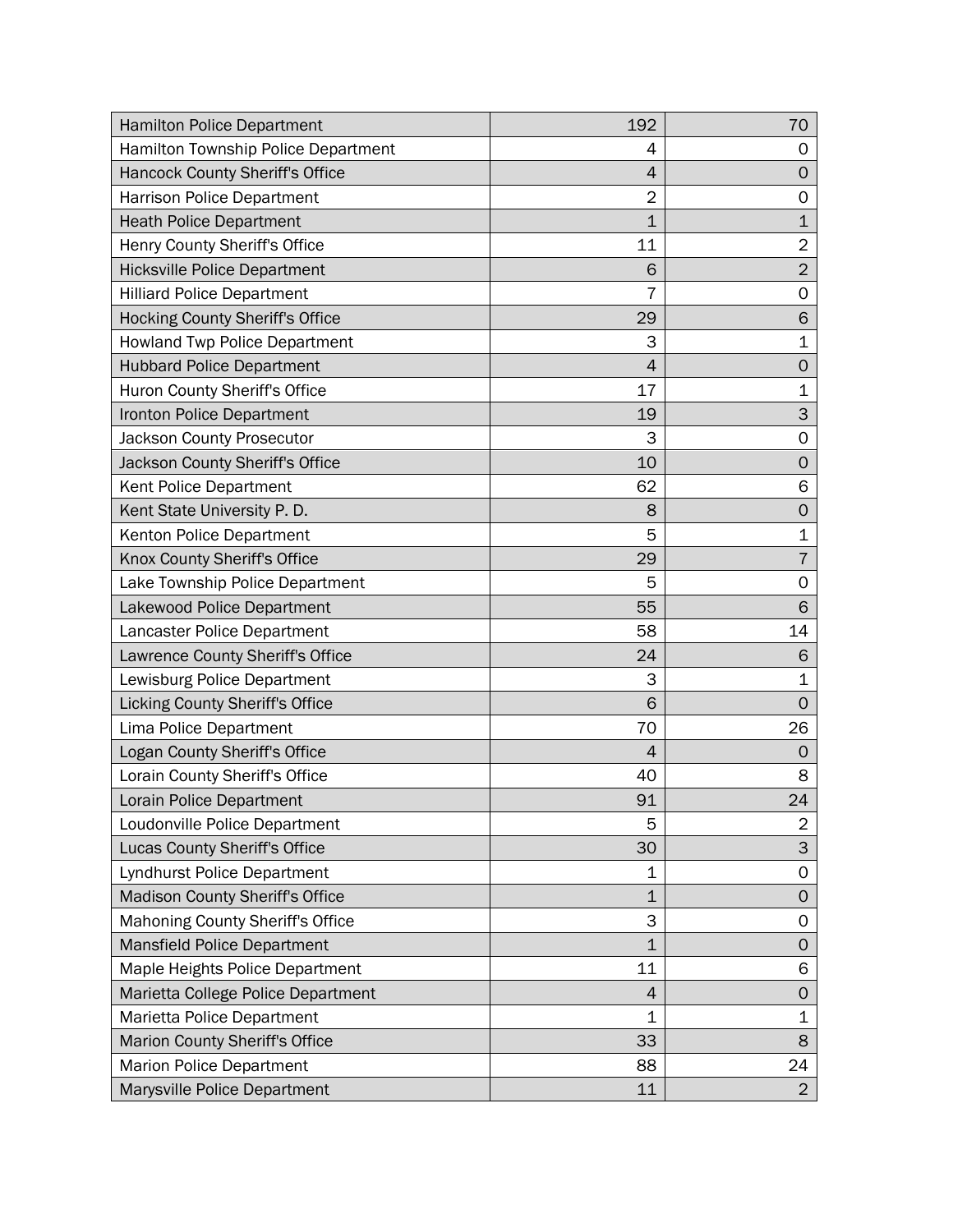| <b>Mason Police Department</b>     | 6              | 0              |
|------------------------------------|----------------|----------------|
| Mayfield Heights Police Department | 8              | 4              |
| <b>McArthur Police Department</b>  | $\overline{2}$ | 0              |
| Medina County Sheriff's Office     | 8              | 3              |
| <b>Medina Police Department</b>    | 9              | 3              |
| Mercer County Sheriff's Office     | 8              | $\mathbf{1}$   |
| MetroHealth Police Department      | 4              | $\overline{2}$ |
| Miami Township PD / Clermont Co.   | $\overline{2}$ | $\mathbf{1}$   |
| Miami Township PD / Mont. Co.      | $\overline{2}$ | 0              |
| Miami University Police Department | 20             | $\mathbf{1}$   |
| Middleburg Hts. Police Department  | 2              | 0              |
| Middlefield Police Department      | 4              | $\mathbf{1}$   |
| Middletown Police Department       | 50             | 17             |
| Monroe Police Department           | $\overline{2}$ | 0              |
| Montpelier Police Department       | 5              | $\overline{2}$ |
| Montville Police Department        | $\overline{2}$ | $\mathbf 0$    |
| Moraine Police Department          | $\overline{2}$ | $\overline{2}$ |
| Morrow County Sheriff's Office     | 6              | $\mathbf{1}$   |
| Mt. Healthy Police Department      | 6              | 0              |
| Mt. Vernon Police Department       | 28             | $\overline{7}$ |
| Muskingum County Sheriff's Office  | 31             | 4              |
| Muskingum University PD            | 3              | $\mathbf 0$    |
| Napoleon Police Department         | 8              | 3              |
| Navarre Police Department          | $\overline{2}$ | $\mathbf{1}$   |
| Nelsonville Police Department      | 6              | 0              |
| New Concord Police Department      | $\overline{1}$ | $\mathbf 1$    |
| New Franklin Police Department     | $\mathbf 1$    | $\mathbf 1$    |
| New Lebanon Police Department      | 4              | $\overline{2}$ |
| New Lexington Police Department    | 25             | $\overline{2}$ |
| New London Police Department       | 3              | $\mathbf 1$    |
| New Vienna Police Department       | $\overline{1}$ | 0              |
| New Washington Police Department   | $\mathbf 1$    | 0              |
| <b>Newark Police Department</b>    | 189            | 47             |
| Newburgh Hts. Police Department    | $\mathbf 1$    | $\mathbf 0$    |
| <b>Niles Police Department</b>     | $\mathbf 1$    | 0              |
| North Olmsted Police Department    | 14             | $\mathbf 1$    |
| North Randall Police Department    | $\mathbf 1$    | $\mathbf 1$    |
| North Royalton Police Department   | 4              | 0              |
| Northfield Police Department       | $\overline{2}$ | 0              |
| Northwood Police Department        | 6              | 3              |
| Norton Police Department           | 15             | 3              |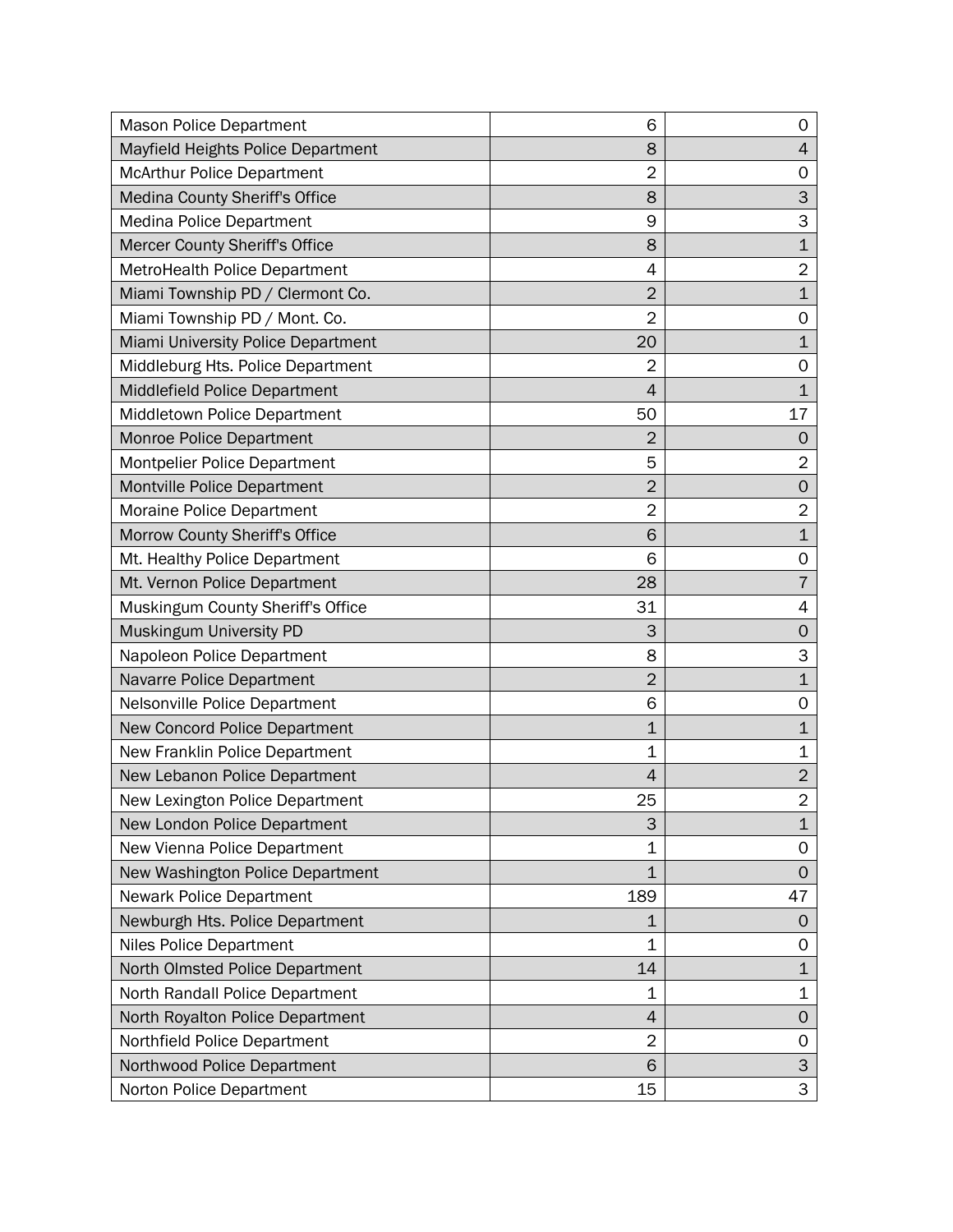| <b>Norwalk Police Department</b>              | $\mathbf{1}$   | 0              |
|-----------------------------------------------|----------------|----------------|
| Oak Hill Police Department                    | 1              | 0              |
| <b>Oberlin Police Department</b>              | 27             | 6              |
| Ohio State University PD                      | 10             | $\overline{2}$ |
| Ohio State University Police - Wooster Campus | $\mathbf{1}$   | $\mathbf 0$    |
| <b>Ohio University Police Department</b>      | 45             | 3              |
| <b>Olmsted Township Police Department</b>     | 9              | $\mathbf{1}$   |
| <b>Ontario Police Department</b>              | 3              | $\overline{2}$ |
| Oregon Police Department                      | $\overline{2}$ | $\mathbf 0$    |
| OSHP - Toledo Patrol Post 48                  | $\mathbf 1$    | $\mathbf 1$    |
| <b>Ottawa County Sheriff's Office</b>         | $\overline{2}$ | 0              |
| <b>Oxford Police Department</b>               | $\mathbf 1$    | 0              |
| Painesville Police Department                 | 31             | 6              |
| Parma Heights Police Department               | 5              | $\overline{2}$ |
| Parma Police Department                       | 73             | 17             |
| Perkins Township Police Department            | 1              | 0              |
| Perry Twp. P.D./Stark County                  | 51             | 11             |
| Perrysburg Police Department                  | 7              | 1              |
| Perrysburg Township Police Department         | 8              | $\overline{2}$ |
| Pickaway County Sheriff's Office              | 42             | 7              |
| <b>Pioneer Police Department</b>              | 4              | $\mathbf{1}$   |
| Portage County Sheriff's Office               | 44             | 12             |
| Portsmouth Police Department                  | 45             | 12             |
| <b>Powell Police Department</b>               | 1              | 0              |
| Reynoldsburg Police Department                | 61             | 12             |
| Richland Co. Sheriff's Office Crime Lab       | 1              | 0              |
| <b>Richland County Sheriff's Office</b>       | 80             | 10             |
| <b>Rittman Police Department</b>              | 13             | 6              |
| <b>Riverside Police Department</b>            | 13             | $\mathbf{1}$   |
| Rocky River Police Department                 | 1              | 1              |
| Ross County Sheriff's Office                  | 44             | 8              |
| Ross Township Police Department               | 4              | 0              |
| Sandusky County Sheriff's Office              | 33             | 9              |
| Sandusky Police Department                    | 8              | $\overline{2}$ |
| Scioto County Sheriff's Office                | 64             | 20             |
| <b>Sebring Police Department</b>              | 1              | 0              |
| Seven Hills Police Department                 | $\mathbf 1$    | $\mathbf{1}$   |
| Seville Police Department                     | 3              | $\overline{c}$ |
| <b>Shaker Heights Police Department</b>       | 8              | $\overline{2}$ |
| <b>Sharonville Police Department</b>          | 28             | 6              |
| Shawnee Township Police Department            | 3              | $\overline{2}$ |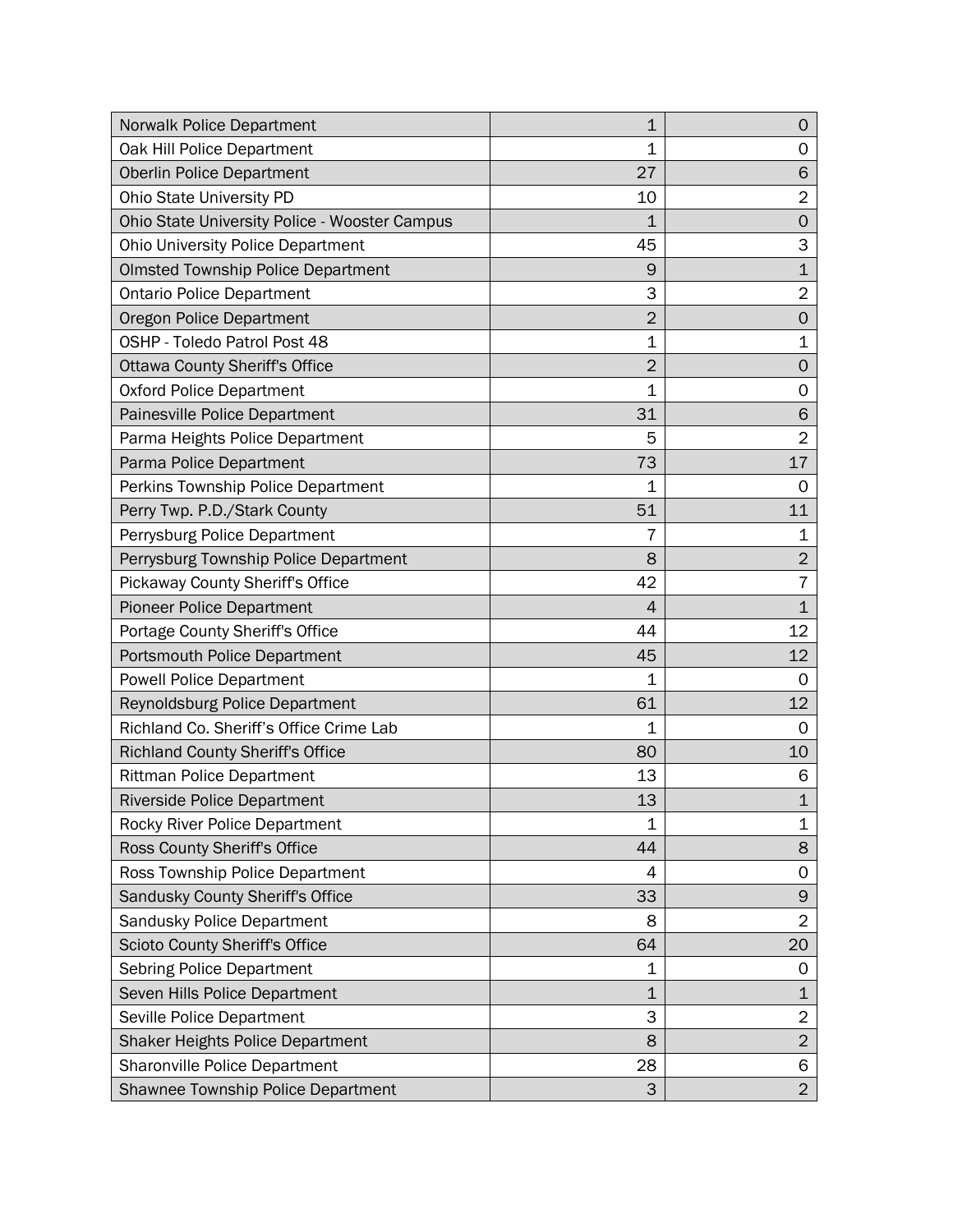| <b>Shelby Police Department</b>            | 10             | 1              |
|--------------------------------------------|----------------|----------------|
| <b>Sidney Police Department</b>            | 5              | 0              |
| Solon Police Department                    | 6              | 0              |
| South Euclid Police Department             |                | 1              |
| Springfield Police Department              | 367            | 135            |
| Springfield Township Police Department     | 22             | $\overline{2}$ |
| <b>Stark County Prosecutor</b>             | 11             | 1              |
| <b>Stark County Sheriff's Office</b>       | 143            | 48             |
| <b>Stow Police Department</b>              | 5              | 3              |
| <b>Streetsboro Police Department</b>       | 19             | 7              |
| <b>Strongsville Police Department</b>      | 11             | 1              |
| <b>Summit County Sheriff's Office</b>      | $\overline{2}$ | 0              |
| Sylvania Police Department                 | $\overline{2}$ | 0              |
| Sylvania Township Police Department        | 12             | $\mathbf 1$    |
| <b>Tallmadge Police Department</b>         | 22             | 11             |
| Thompson Township Police Department        | $\mathbf{1}$   | 0              |
| <b>Tiffin Police Department</b>            | $\overline{2}$ | 0              |
| <b>Toledo Police Department</b>            | 1802           | 638            |
| <b>Trenton Police Department</b>           | 18             | 5              |
| <b>Trotwood Police Department</b>          | 8              | 5              |
| <b>Twinsburg Police Department</b>         | 4              | $\overline{2}$ |
| Uhrichsville Police Department             | $\mathbf 1$    | 0              |
| Union County Sheriff's Office              | 10             | $\overline{2}$ |
| University Heights Police Department       | 4              | $\mathbf 1$    |
| University of Akron Police Department      | 6              | 0              |
| University of Cincinnati Police Department | 20             | $\overline{2}$ |
| University of Toledo Police Department     | 22             | 0              |
| <b>Upper Sandusky Police Department</b>    | 10             | 0              |
| <b>Utica Police Department</b>             | 6              | $\overline{2}$ |
| Van Wert County Sheriff's Office           | 5              | 0              |
| Van Wert Police Department                 | 13             | $\overline{2}$ |
| Vermilion Police Department                | $\mathbf{1}$   | 0              |
| Wapakoneta Police Department               | 15             | 5              |
| Warren County Sheriff's Office             | 46             | 8              |
| <b>Warren Police Department</b>            | 251            | 87             |
| Warrensville Heights Police Department     | 22             | $\overline{2}$ |
| <b>Washington County Sheriff's Office</b>  | 9              | $\overline{2}$ |
| <b>Wauseon Police Department</b>           | 4              | 0              |
| Wayne County Sheriff's Office              | 16             | 4              |
| Weathersfield Twp. Police Department       | 3              | 0              |
| West Carrollton Police Department          | 11             | 3              |